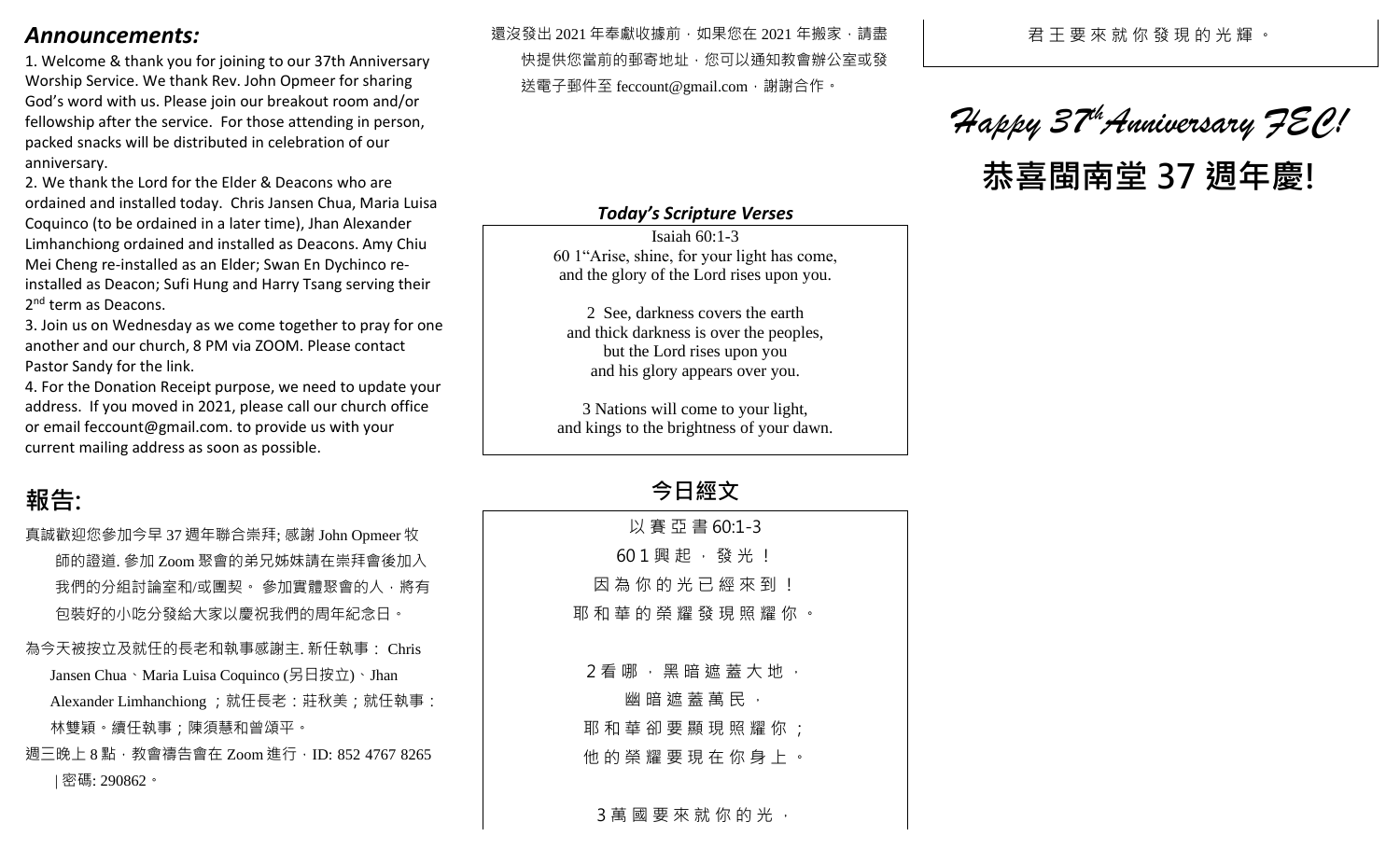

12200 Blundell Rd., Richmond BC, V6W 1B3 604.273.2757 (tel) 604.273.2758 (fax) office@fec-richmond.com

| UKDEK OF SEKVILE<br>37 <sup>th</sup> Anniversary Joint Worship Service |                             |  |  |
|------------------------------------------------------------------------|-----------------------------|--|--|
| January 23rd, 2022 - 10AM                                              |                             |  |  |
| <b>The Celebration</b>                                                 |                             |  |  |
| <b>Prelude</b>                                                         | (Tena                       |  |  |
| Chu)                                                                   |                             |  |  |
| O God Our Help in Ages Past                                            |                             |  |  |
| <b>Call to Worship</b>                                                 | (Willie                     |  |  |
| Si)                                                                    |                             |  |  |
| <b>Hymns</b>                                                           | (Willie                     |  |  |
| Si)                                                                    |                             |  |  |
| <b>Great is Thy Faithfulness</b>                                       |                             |  |  |
| The Church's one Foundation                                            |                             |  |  |
| <b>Congregational Prayer</b>                                           | (Pastor Sandy               |  |  |
| Hung)                                                                  |                             |  |  |
| <b>The Calling</b>                                                     |                             |  |  |
| <b>Ordination and Installation of Elder &amp; Deacons</b>              | (Pastor Joseph              |  |  |
| Jou)                                                                   |                             |  |  |
| Anthem                                                                 | (Cherubim                   |  |  |
| Choir)                                                                 |                             |  |  |
| Forward by Faith                                                       |                             |  |  |
| <b>Scripture Reading</b>                                               | (Willie                     |  |  |
| Si)                                                                    |                             |  |  |
| Isaiah 60:1-3 ; Eph. 1:3-14                                            |                             |  |  |
| <b>Message</b>                                                         | (Rev. John                  |  |  |
| Opmeer)                                                                |                             |  |  |
| Jou)                                                                   | (Interpreter: Pastor Joseph |  |  |
| "To the praise of His glory"                                           |                             |  |  |
| <b>The Commitment</b>                                                  |                             |  |  |
| <b>Response Song</b><br>Bless the Lord, O My Soul                      | (Willie Si)                 |  |  |
| <b>Tithes and Offering</b>                                             | (Willie                     |  |  |
| Si)                                                                    |                             |  |  |
| <b>Welcome &amp; Announcements</b>                                     | (Willie                     |  |  |

**ORDER OF SERVICE**

| <b>Doxology &amp; Benediction</b>                             |                  | (Pastor Charlie Chun)                            |  |  |
|---------------------------------------------------------------|------------------|--------------------------------------------------|--|--|
| <b>Three-Fold Amen</b>                                        |                  |                                                  |  |  |
| <b>Silent Prayer &amp; Dismissal</b>                          |                  |                                                  |  |  |
| <b>Audio-visual /Technical Team:</b><br>Ushers for the month: |                  | Ricardo, Robert, Set<br>Charine, Emerson, Monica |  |  |
|                                                               |                  |                                                  |  |  |
| 37 週年聯合崇拜                                                     |                  |                                                  |  |  |
|                                                               |                  |                                                  |  |  |
|                                                               | 2022年1月23日•上午10時 |                                                  |  |  |
| 以讚美的心敬拜神                                                      |                  |                                                  |  |  |
| 序曲                                                            | 千古保障             | (蔡珍娜)                                            |  |  |
| 宣召                                                            |                  | (施超雄)                                            |  |  |
|                                                               |                  | 唱詩 祢的信實廣大;教會獨一的根基 (施超雄)                          |  |  |
| 祈禱                                                            |                  | (洪賢育牧師)                                          |  |  |
|                                                               |                  |                                                  |  |  |
| 以渴慕的心敬拜神                                                      |                  |                                                  |  |  |
| 長執按立與就任                                                       |                  | (周勝瓊牧帥)                                          |  |  |
| 獻詩                                                            | 靠信心往前            | (青韻詩班)                                           |  |  |
| 讀經 以 賽 亞 書 60:1-3; 以 弗 所 書 1:3-14                             |                  |                                                  |  |  |
| 信息                                                            |                  | 「讚美祂的榮耀」 (Rev. John Opmeer)                      |  |  |
|                                                               |                  |                                                  |  |  |